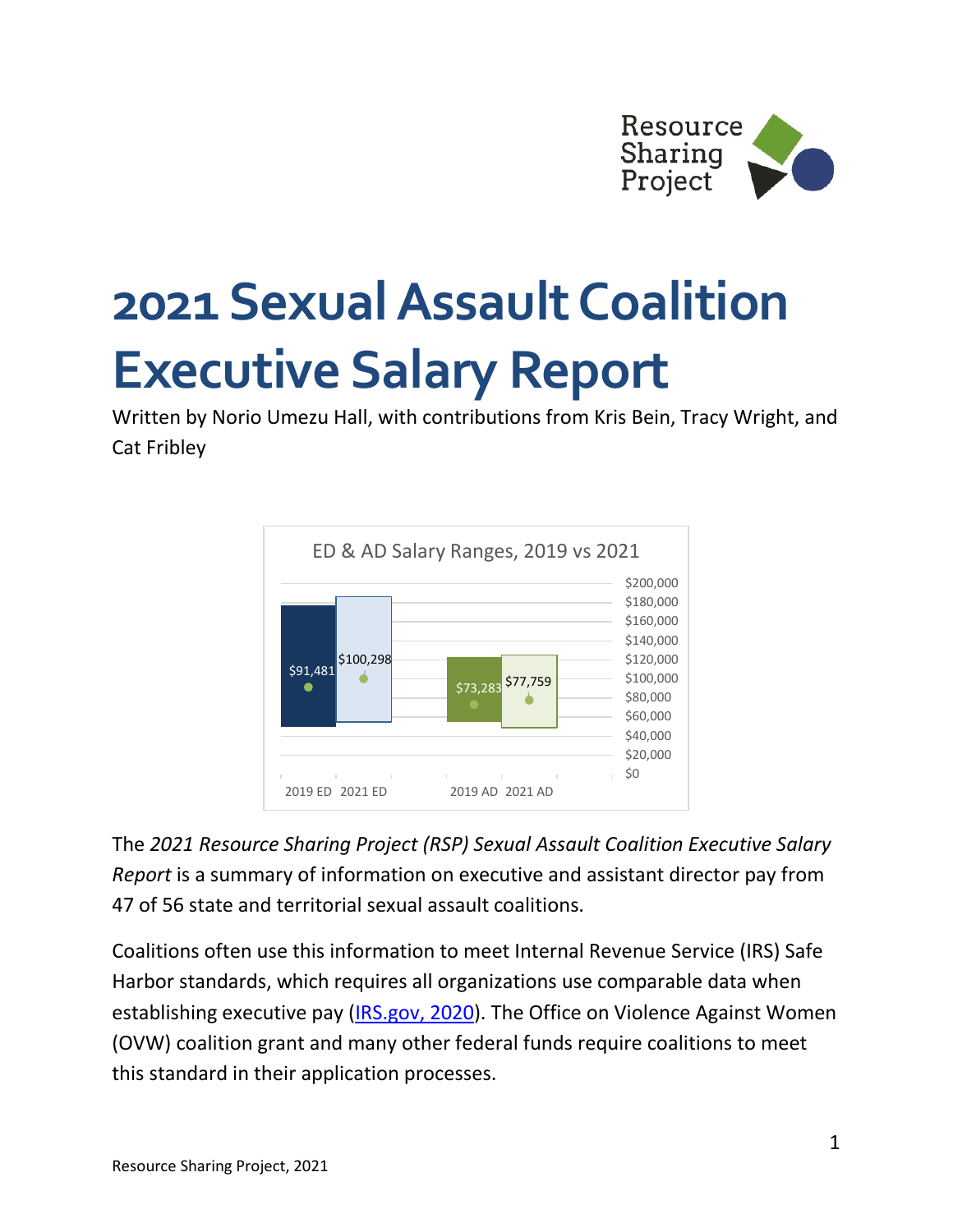## ED and AD Salary Ranges and Averages, 2019 vs. 2021

|                | 2019               | 2021               |
|----------------|--------------------|--------------------|
|                | (54 ED; 26 AD)     | (50 ED; 45 AD)     |
| ED pay range   | \$50,000-\$177,278 | \$55,000-\$186,000 |
| ED pay average | \$91,481           | \$100,298          |
| AD pay range   | \$55,000-\$122,874 | \$49,000-\$125,000 |
| AD pay average | \$73,283           | \$77,759           |

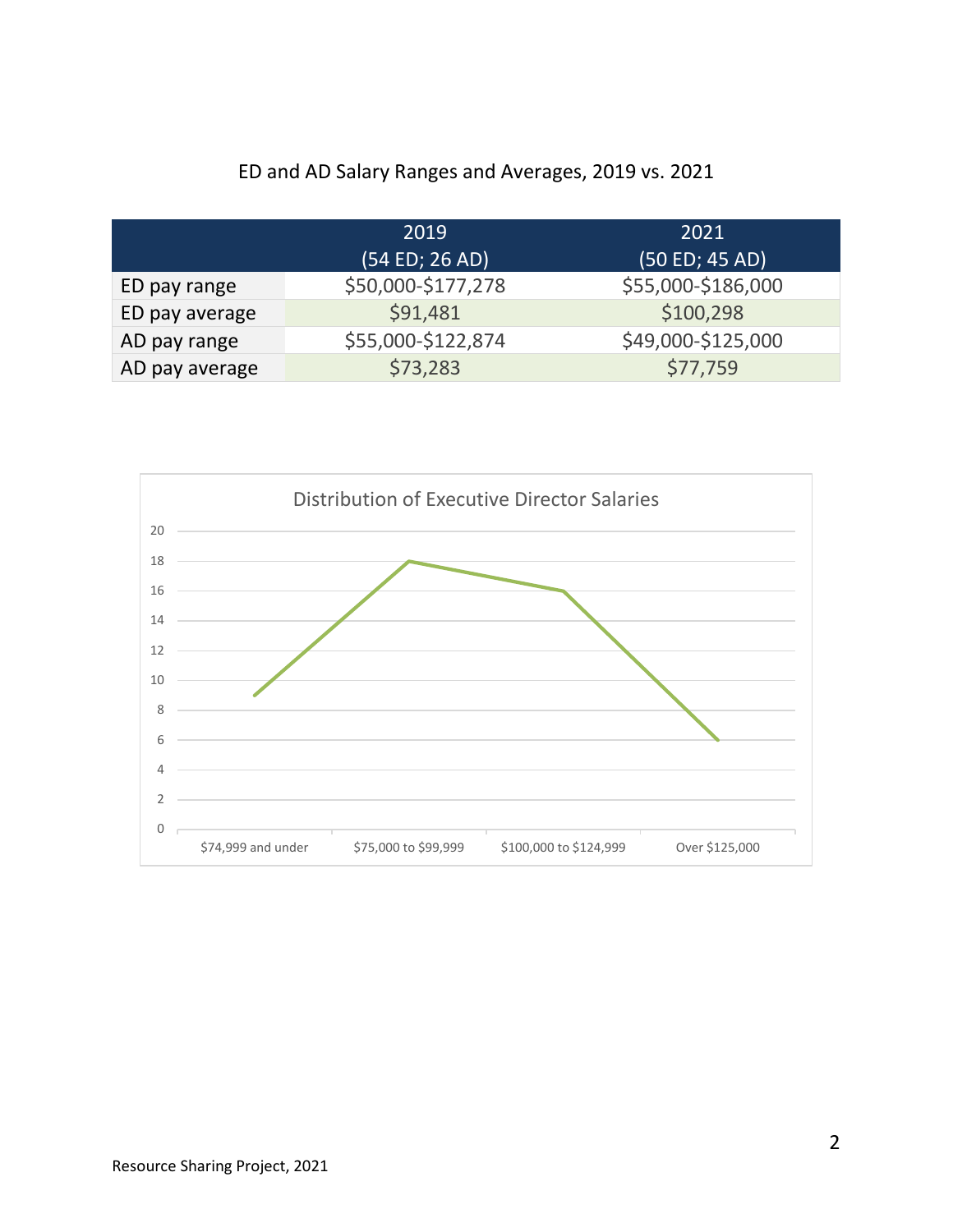



## Notable Findings

This year, RSP collected information about how many years each person has served as the coalition ED to see if there is a connection between length of service and salary range. When grouped by years of service as executive directors, RSP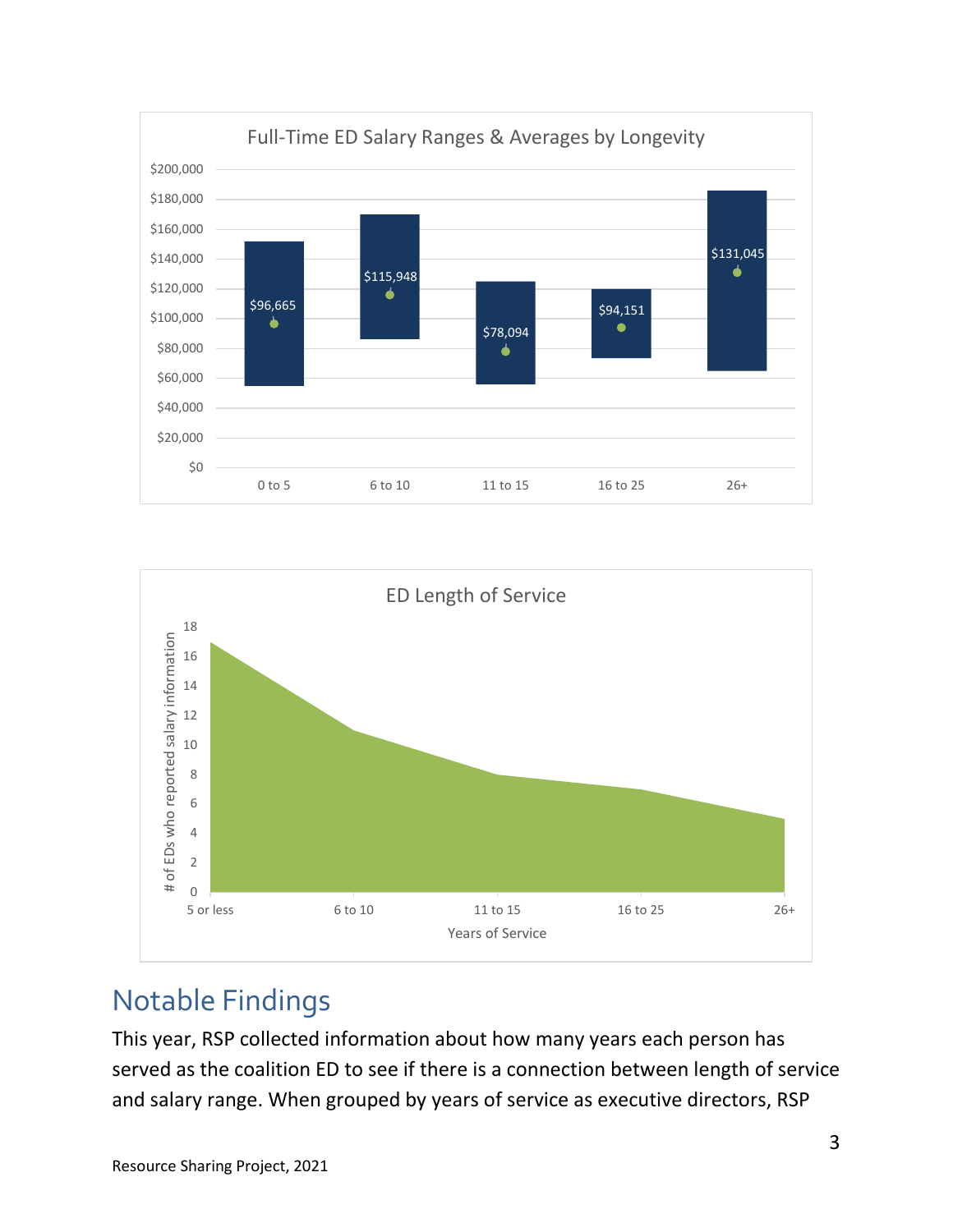could not find a meaningful correlation between length of service and salary. This information supports the picture that emerged in  $RSP's$  20[1](#page-3-0)9 salary report<sup>1</sup> which found that geographic region, cost of living, area median household incomes, and organizational budget alone did not account for the spread in executive salaries.

These variations indicate that organizations make decisions about executive compensation based on a range of factors that may include budget size, employee longevity, organizational values, advanced degrees, whether the ED supervises additional projects, and staff size.

To analyze salary information while protecting coalition confidentiality, RSP grouped full-time executive directors by length of service. Executive directors were placed in one of six categories, with between five to sixteen respondents per category: 0-5 years, 6-10 years, 11-15 years, 16-25 years, and 26+ years. Several current EDs previously held other positions at their coalitions, but those years were not included for the purposes of this report.

## How RSP Compiled and Analyzed This Data

All of the information used in this report was self-reported by coalition staff, except for information on executive director longevity. To protect the confidentiality of individual coalition salary information, RSP entered all responses into a spreadsheet, grouped them by executive or assistant director job titles, and averaged the results. For the purposes of this report, we included people with a range of job titles under Assistant Director, including Senior Program Director, Public Relations & Special Projects Director, Grants and Funding Director, Legal Director, Capacity Building Director, Service Enhancement Director, Senior Director of Finance and Human Resources, Senior Director of Collaboration and Training, Senior Director of Systems Advocacy, Deputy Director, Chief Operating Officer, and Finance Director. Where coalitions provided a pay range, the average of that salary range was used in the calculation of the larger average. The averages were then assembled into several charts that makes up the majority of

<span id="page-3-0"></span> $1$  To access the 2019 report, coalitions will need to log-in to the RSP website. For coalition log-in information, please contact your coalition executive director. If the executive director needs assistance with logging in, please contact your RSP TA provider.